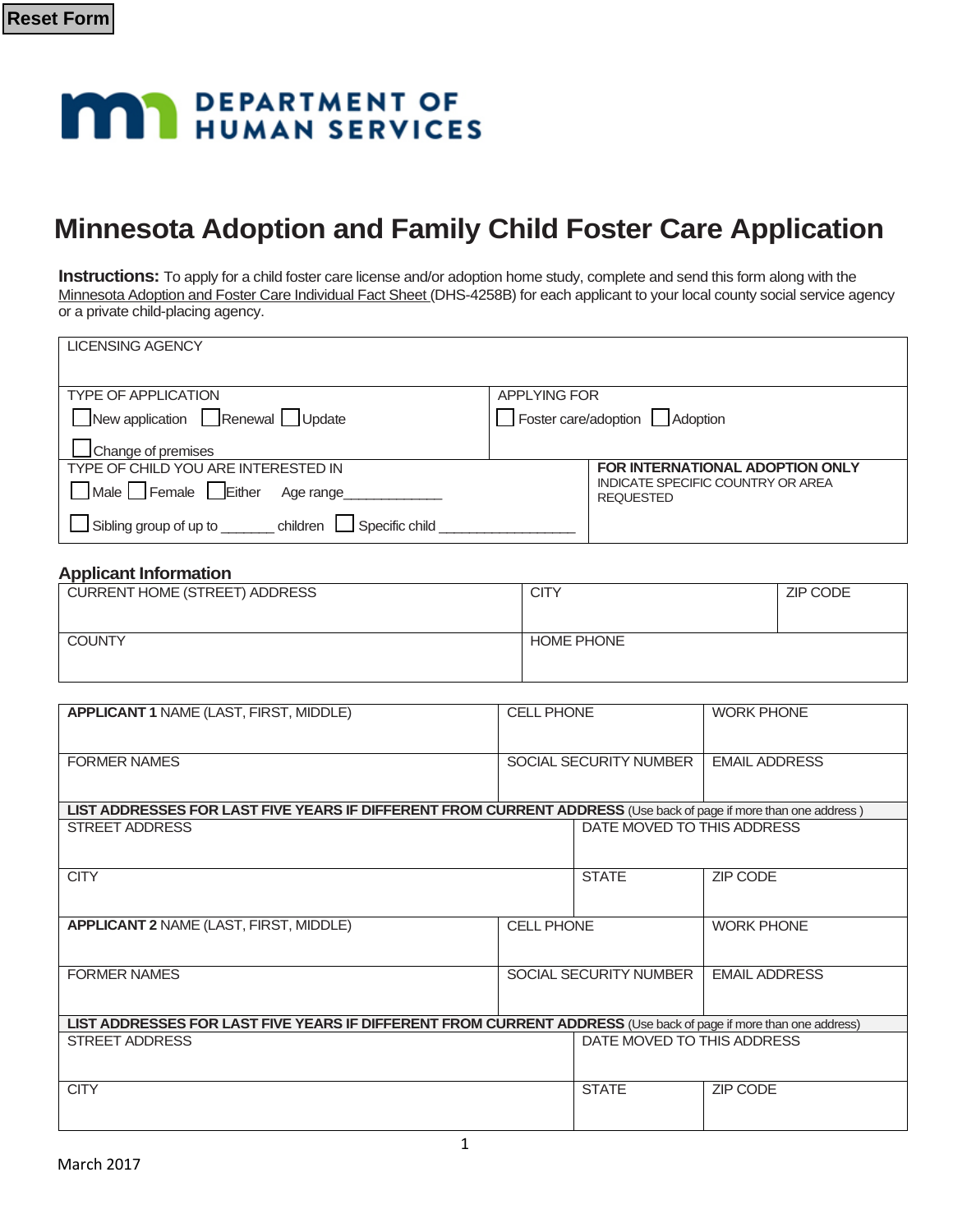**Emergency contact person:** Name a person that would know how to contact you in case of emergency and/or evacuation of your home due to a disaster.

| <b>NAME</b> | PHONE |
|-------------|-------|
|             |       |
|             |       |

### **Household – Identifying information**

п

List all adults and children (not including foster children) living or working in the home (if more than six people, add another sheet)

|                                        |                                        | $M =$ Married living with spouse | $S =$ Separated (married, living apart) |
|----------------------------------------|----------------------------------------|----------------------------------|-----------------------------------------|
|                                        | $L =$ Legally separated $D =$ Divorced | $W =$ Widowed                    |                                         |
| ** <b>Race</b> (choose all that apply) | $N =$ American Indian/Alaska Native    | $A = Asian$                      | $B = Black$ or African American         |
|                                        | $P =$ Pacific Islander/Native Hawaiian | $W =$ White                      |                                         |

| <b>Applicant 1</b>            |                                                      |                           |               |                  |                           |
|-------------------------------|------------------------------------------------------|---------------------------|---------------|------------------|---------------------------|
| NAME (LAST, FIRST, MIDDLE)    |                                                      |                           | DATE OF BIRTH |                  | <b>MARITAL</b><br>STATUS* |
| RACE**                        | <b>ETHNICITY</b><br>$\Box$ Yes $\Box$ No<br>Hispanic | <b>TRIBAL AFFILIATION</b> |               |                  |                           |
| <b>LANGUAGES SPOKEN</b>       |                                                      | <b>RELIGION</b>           |               | <b>EDUCATION</b> |                           |
| AREA OF SPECIALIZED EDUCATION |                                                      | <b>OCCUPATION</b>         |               | <b>WORK WEEK</b> | NUMBER OF HOURS IN        |
| TYPICAL WORK SCHEDULE         |                                                      |                           |               |                  |                           |

| <b>Applicant 2</b>            |                                                      |                           |  |                           |                    |
|-------------------------------|------------------------------------------------------|---------------------------|--|---------------------------|--------------------|
| NAME (LAST, FIRST, MIDDLE)    |                                                      | DATE OF BIRTH             |  | <b>MARITAL</b><br>STATUS* |                    |
| RACE**                        | <b>ETHNICITY</b><br>$\Box$ Yes $\Box$ No<br>Hispanic | <b>TRIBAL AFFILIATION</b> |  |                           |                    |
| <b>LANGUAGES SPOKEN</b>       |                                                      | <b>RELIGION</b>           |  | <b>EDUCATION</b>          |                    |
| AREA OF SPECIALIZED EDUCATION |                                                      | <b>OCCUPATION</b>         |  | <b>WORK WEEK</b>          | NUMBER OF HOURS IN |
| <b>TYPICAL WORK SCHEDULE</b>  |                                                      |                           |  |                           |                    |

| Household member name<br>(last, first, middle) | <b>Relationship to applicant(s)</b> | Date of birth | <b>Expected role with foster</b><br>and/or adopted child |
|------------------------------------------------|-------------------------------------|---------------|----------------------------------------------------------|
|                                                |                                     |               |                                                          |
|                                                |                                     |               |                                                          |
|                                                |                                     |               |                                                          |
|                                                |                                     |               |                                                          |
| 5                                              |                                     |               |                                                          |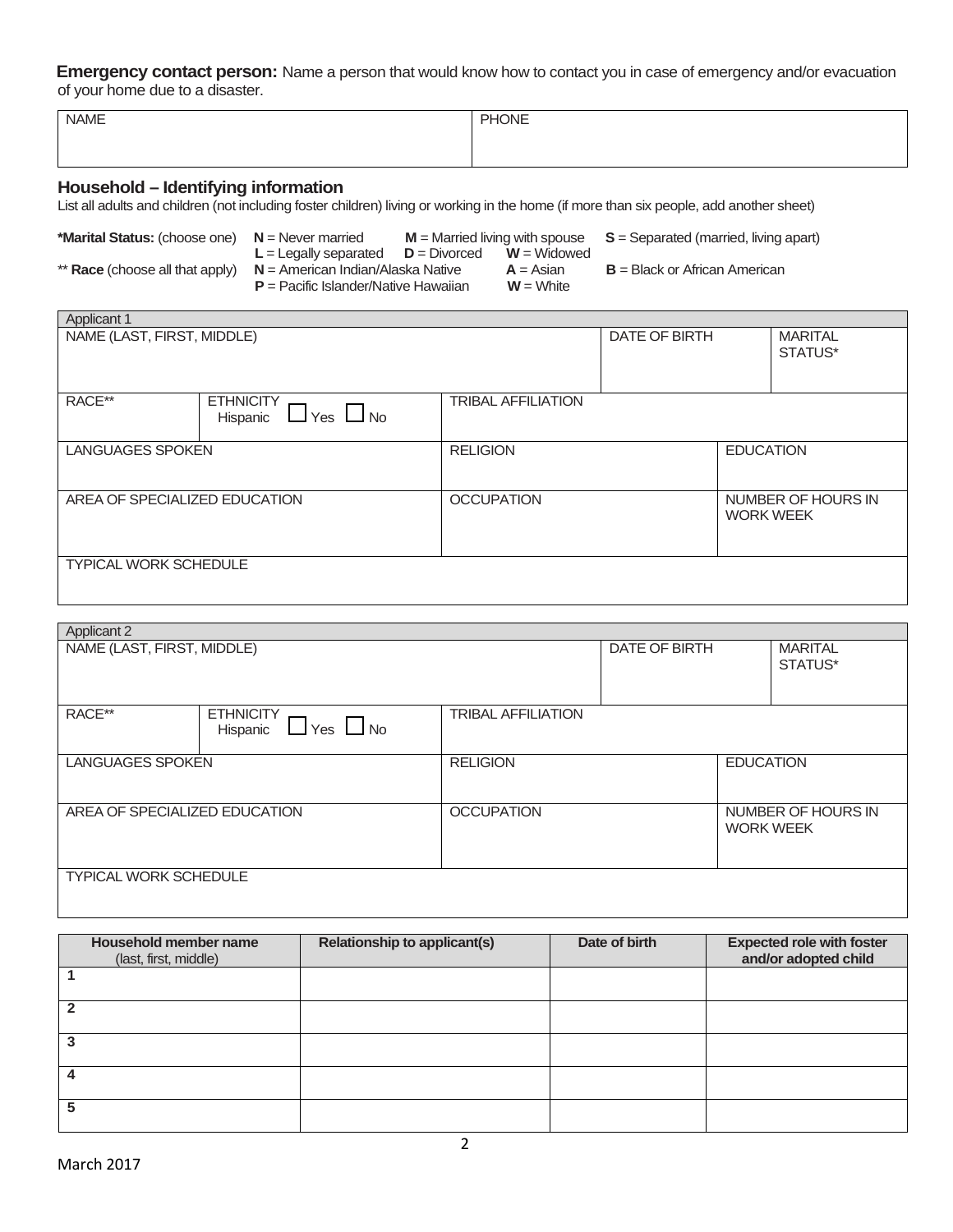|                                                    | SCHOOL DISTRICT IN WHICH HOME IS LOCATED                                                                                  |                                         |                                    |                                            |
|----------------------------------------------------|---------------------------------------------------------------------------------------------------------------------------|-----------------------------------------|------------------------------------|--------------------------------------------|
|                                                    |                                                                                                                           |                                         |                                    |                                            |
|                                                    | Children placed in the home would attend the following schools                                                            |                                         |                                    |                                            |
| <b>ELEMENTARY</b>                                  |                                                                                                                           | MIDDLE/JUNIOR HIGH                      |                                    |                                            |
| <b>HIGH SCHOOL</b>                                 |                                                                                                                           | SCHOOL TRANSPORTATION                   |                                    |                                            |
|                                                    |                                                                                                                           | <b>Bus</b>                              |                                    |                                            |
| Does applicant home school?                        |                                                                                                                           |                                         |                                    |                                            |
|                                                    | $\Box$ No $\Box$ Yes – has applicant's home school plan been approved by the public school district? $\Box$ Yes $\Box$ No |                                         |                                    |                                            |
|                                                    | Does any household member or visitor smoke in the home?                                                                   | No                                      | Yes - fill in below                |                                            |
| WHO SMOKES IN THE HOME?                            |                                                                                                                           |                                         |                                    |                                            |
| CAR?                                               | WHAT IS YOUR PLAN TO PROVIDE A SMOKE-FREE ENVIRONMENT IN YOUR HOME, GARAGE, SURROUNDING AREA, AND                         |                                         |                                    |                                            |
|                                                    |                                                                                                                           |                                         |                                    |                                            |
|                                                    |                                                                                                                           |                                         |                                    |                                            |
|                                                    |                                                                                                                           |                                         |                                    |                                            |
|                                                    |                                                                                                                           |                                         |                                    |                                            |
|                                                    |                                                                                                                           |                                         |                                    |                                            |
| Are there pets in the home?                        | <b>No</b><br>Yes - fill in below                                                                                          |                                         |                                    |                                            |
| <b>WHAT TYPE(S) OF PETS?</b>                       |                                                                                                                           |                                         |                                    |                                            |
|                                                    |                                                                                                                           |                                         |                                    |                                            |
|                                                    | DO ANY PETS IN THE HOME POSE SAFETY CONCERNS?                                                                             |                                         | DO PETS HAVE CURRENT VACCINATIONS? |                                            |
| Yes   No                                           |                                                                                                                           | Yes   No                                |                                    |                                            |
| <b>Dwelling information</b> (check all that apply) |                                                                                                                           |                                         |                                    |                                            |
| Own                                                | Single family house<br>Mobile home                                                                                        |                                         |                                    | Free standing solid fuel heating appliance |
| Rent                                               | Multi-unit (apartment building)<br><b>Basement</b>                                                                        |                                         |                                    |                                            |
|                                                    |                                                                                                                           |                                         |                                    |                                            |
|                                                    | Sleeping arrangements (Indicate where a foster or adopted child will sleep)<br>Bedroom <b>CCCUPARTS</b>                   | Type of bed(s)                          |                                    | Storage space for                          |
| <b>Floor/level</b>                                 |                                                                                                                           | Crib, single, double, bunk              |                                    | personal possessions                       |
| 1.                                                 |                                                                                                                           | (if bunk indicate upper -U or lower -L) |                                    | (Use only for child foster care)           |
| $\overline{2}$ .                                   |                                                                                                                           |                                         |                                    |                                            |
| 3.                                                 |                                                                                                                           |                                         |                                    |                                            |
| 4.                                                 |                                                                                                                           |                                         |                                    |                                            |
| 5.                                                 |                                                                                                                           |                                         |                                    |                                            |
|                                                    |                                                                                                                           |                                         |                                    |                                            |
|                                                    | LIST AREAS AND/OR ITEMS IN YOUR HOME THAT ARE LOCKED AND/OR INACCESSIBLE TO A FOSTER OR ADOPTED CHILD                     |                                         |                                    |                                            |
|                                                    |                                                                                                                           |                                         |                                    |                                            |
|                                                    |                                                                                                                           |                                         |                                    |                                            |
|                                                    |                                                                                                                           |                                         |                                    |                                            |
|                                                    |                                                                                                                           |                                         |                                    |                                            |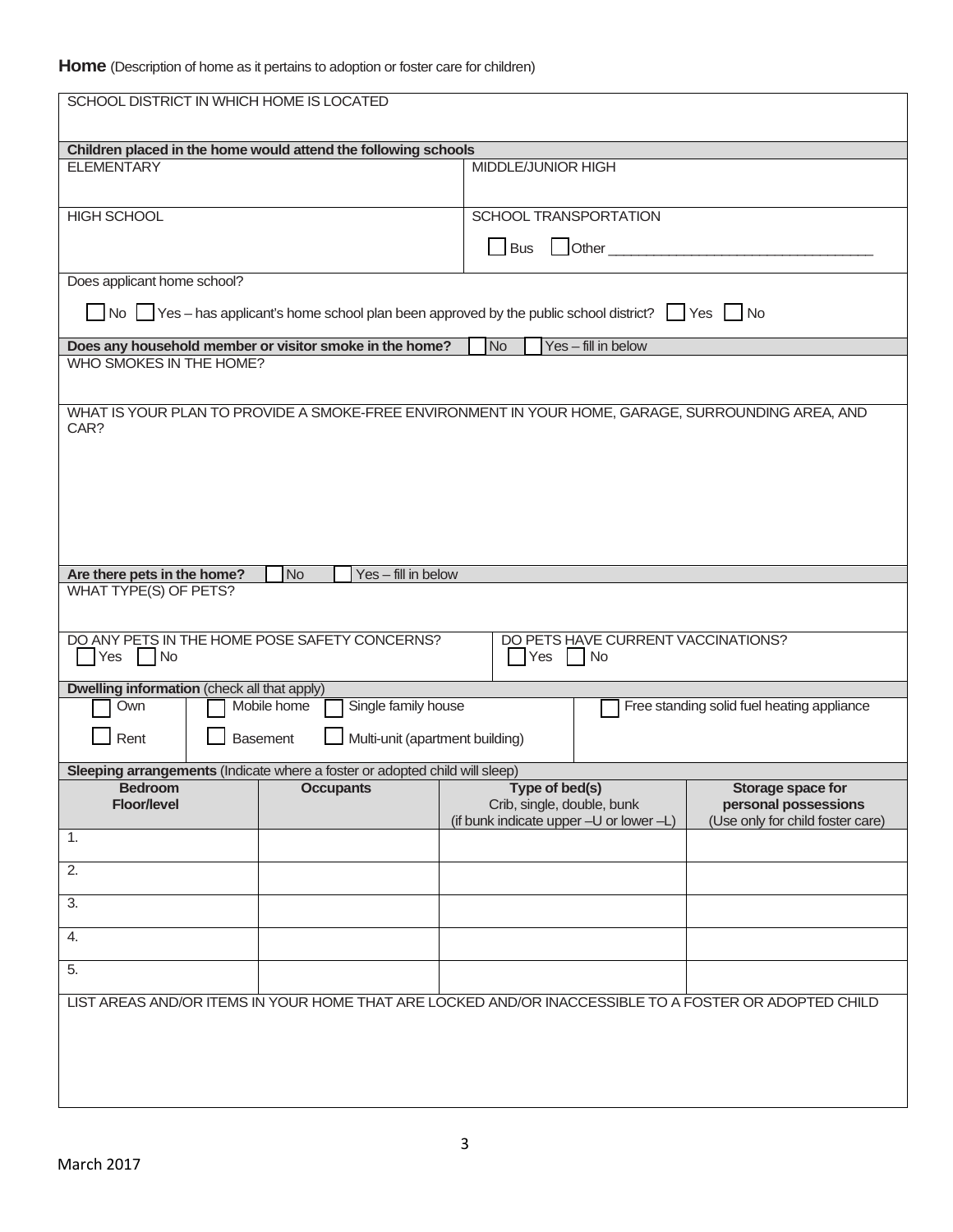#### **Experience with foster care and/or adoption, or any other licensing** (including child care, adult foster care, etc.)

Have you ever applied, or worked with another foster care/adoption agency?

No Yes - list all agencies (Minnesota and out-of-state)

| Agency name | <b>Address</b> | Dates of involvement and outcomes |
|-------------|----------------|-----------------------------------|
|             |                |                                   |
|             |                |                                   |
|             |                |                                   |
|             |                |                                   |
|             |                |                                   |
|             |                |                                   |
|             |                |                                   |
|             |                |                                   |

Are you currently or have you ever been licensed?

| $\Box$ No $\Box$ Yes - fill in below   |                                                     |                                               |                                       |
|----------------------------------------|-----------------------------------------------------|-----------------------------------------------|---------------------------------------|
| Type of license (check all that apply) |                                                     |                                               |                                       |
| Family child care   Child foster care  | Adult foster care/<br>community residential setting | Family adult day services   245D-HCBS   Other |                                       |
| License number (if known)              | County/Agency/State                                 |                                               | Effective dates of license (if known) |
|                                        |                                                     |                                               |                                       |

Have you ever had a Minnesota Department of Human Services (department) license denied or revoked, or been the subject of an unfavorable home study?

No I Yes - explain below (include license type, denial or revocation, who completed the home study, etc.)

| Do you operate a business from your residence?                      | <b>No</b> | $Yes$ – fill in below |
|---------------------------------------------------------------------|-----------|-----------------------|
| <b>TYPE OF BUSINESS</b>                                             |           |                       |
|                                                                     |           |                       |
| DESCRIBE IMPACT HOME BUSINESS MAY HAVE ON YOUR FOSTER/ADOPTION PLAN |           |                       |
|                                                                     |           |                       |
|                                                                     |           |                       |
|                                                                     |           |                       |
|                                                                     |           |                       |

**Substitute caregivers:** Who do you plan to use as a substitute caregiver for foster children or prospective adoptive children? (E.g., personal care attendant, nurse, babysitter/respite care)

| <b>NAME</b>                    | <b>AGE</b>  | <b>EMAIL ADDRESS</b> |          |
|--------------------------------|-------------|----------------------|----------|
|                                |             |                      |          |
| STREET ADDRESS                 | <b>CITY</b> | <b>STATE</b>         | ZIP CODE |
|                                |             |                      |          |
| RELATIONSHIP TO CHILD (if any) |             |                      |          |
|                                |             |                      |          |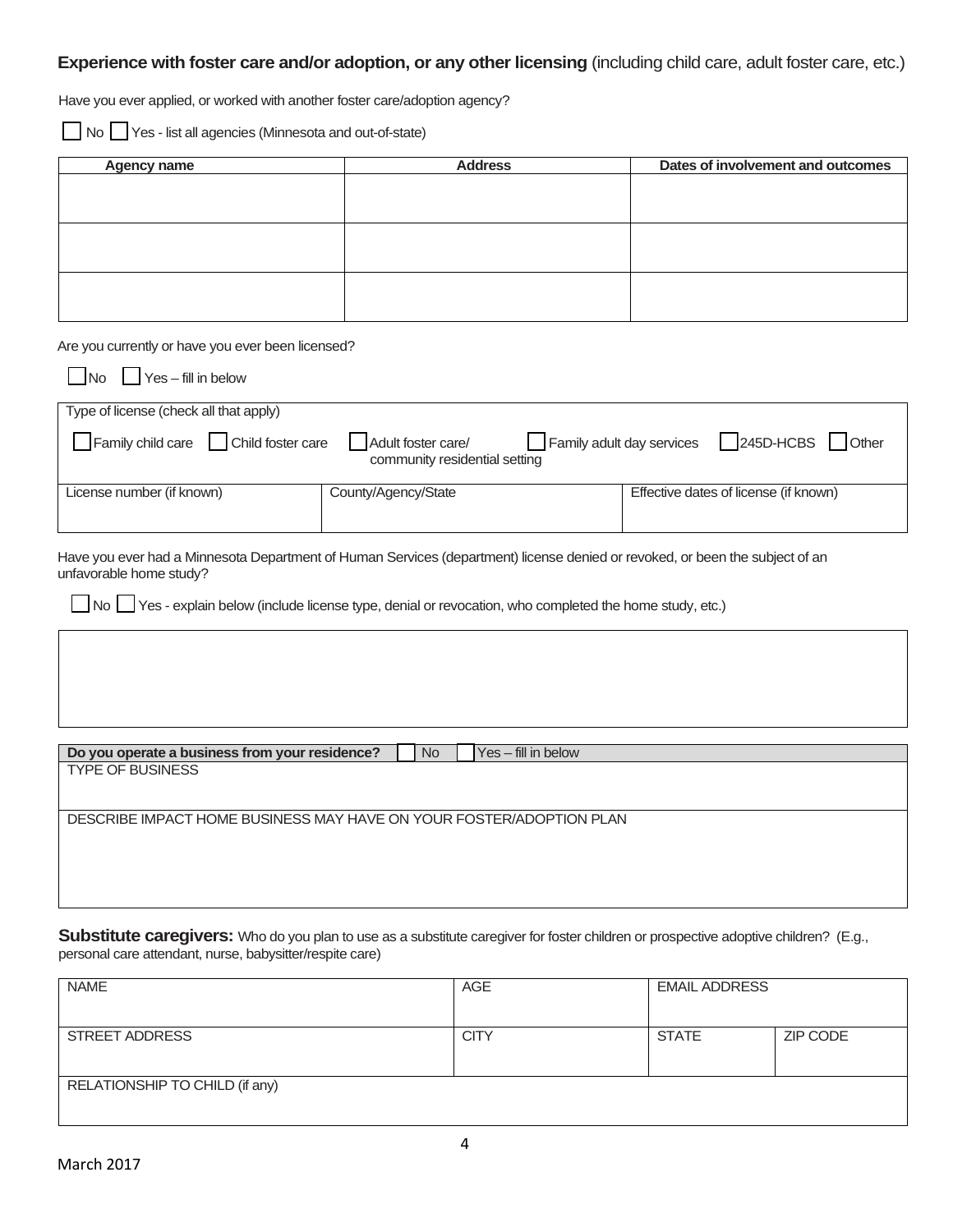# **Transportation**

| DO YOU HAVE A VALID DRIVER'S LICENSE?                                       | IF YOU OWN VEHICLES:                                                                               |  |
|-----------------------------------------------------------------------------|----------------------------------------------------------------------------------------------------|--|
| No.<br>Yes                                                                  | Are there age appropriate car seats? $\Box$ Yes $\Box$ No $\Box$ Will obtain $\Box$ Not applicable |  |
|                                                                             | Do you have adequate insurance for all vehicles? $\Box$ Yes $\Box$ No                              |  |
| DO YOU HAVE ACCESS TO PUBLIC TRANSPORTATION?                                |                                                                                                    |  |
|                                                                             |                                                                                                    |  |
| Yes - distance to nearest pick-up location:<br>l No                         |                                                                                                    |  |
|                                                                             |                                                                                                    |  |
|                                                                             | DESCRIBE ALTERNATIVE TRANSPORTATION PLAN IF FAMILY DOES NOT OWN AN OPERATING VEHICLE OR LIVE NEAR  |  |
| PUBLIC TRANSPORTATION                                                       |                                                                                                    |  |
|                                                                             |                                                                                                    |  |
|                                                                             |                                                                                                    |  |
|                                                                             |                                                                                                    |  |
|                                                                             |                                                                                                    |  |
|                                                                             |                                                                                                    |  |
| ARE YOU ABLE TO TRANSPORT CHILDREN TO APPOINTMENTS OR SCHOOL WHEN NEEDED?   |                                                                                                    |  |
| $\Box$ No – what alternative transportation are you able to provide?<br>Yes |                                                                                                    |  |
|                                                                             |                                                                                                    |  |
|                                                                             |                                                                                                    |  |
|                                                                             |                                                                                                    |  |

# **References** (Required at initial application only)

| <b>Reference 1</b>         |             |                     |          |
|----------------------------|-------------|---------------------|----------|
| NAME (LAST, FIRST, MIDDLE) |             |                     |          |
|                            |             |                     |          |
|                            |             |                     |          |
| <b>STREET ADDRESS</b>      | <b>CITY</b> | <b>STATE</b>        | ZIP CODE |
|                            |             |                     |          |
|                            |             |                     |          |
| <b>EMAIL ADDRESS</b>       |             | <b>PHONE NUMBER</b> |          |
|                            |             |                     |          |
|                            |             |                     |          |

| <b>Reference 2</b>         |             |                     |          |
|----------------------------|-------------|---------------------|----------|
| NAME (LAST, FIRST, MIDDLE) |             |                     |          |
|                            |             |                     |          |
| <b>STREET ADDRESS</b>      | <b>CITY</b> | <b>STATE</b>        | ZIP CODE |
|                            |             |                     |          |
| <b>EMAIL ADDRESS</b>       |             | <b>PHONE NUMBER</b> |          |
|                            |             |                     |          |

| <b>Reference 3</b>         |             |                     |          |
|----------------------------|-------------|---------------------|----------|
| NAME (LAST, FIRST, MIDDLE) |             |                     |          |
|                            |             |                     |          |
| <b>STREET ADDRESS</b>      | <b>CITY</b> | <b>STATE</b>        | ZIP CODE |
|                            |             |                     |          |
| <b>EMAIL ADDRESS</b>       |             | <b>PHONE NUMBER</b> |          |
|                            |             |                     |          |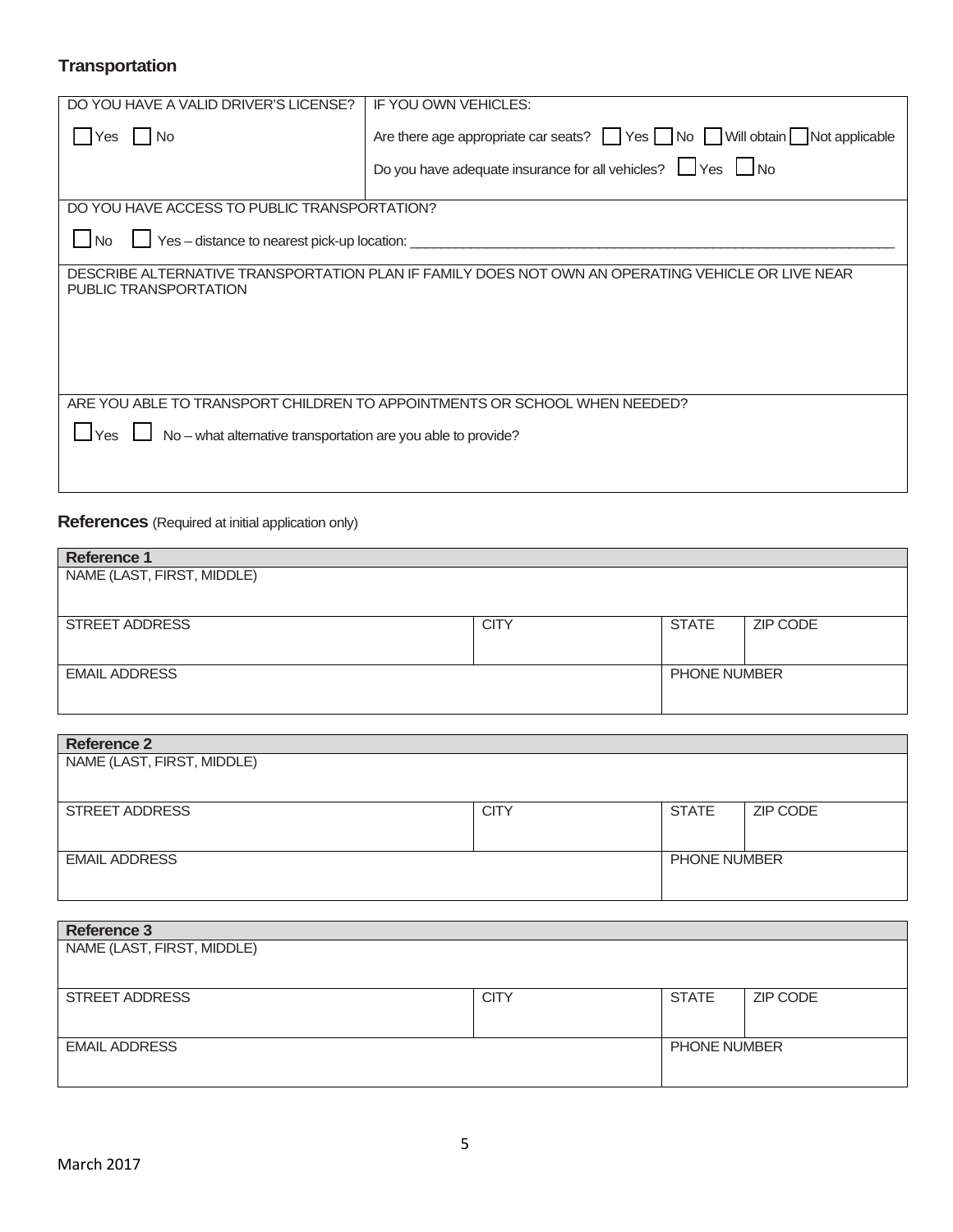#### **Municipality** (required at initial licensure only)

| Applicants for a non-relative residential program license issued by the Department of Human Services under Minnesota Statutes,<br>Chapter 245A, the Human Services Licensing Act, are responsible for contacting the municipality where the program will be located to<br>inquire about local ordinance requirements. The license applicant is responsible for taking all necessary actions as directed by the<br>municipality to comply with local ordinance requirements. Please document the following regarding your contact with the local<br>municipality. |                     |  |
|------------------------------------------------------------------------------------------------------------------------------------------------------------------------------------------------------------------------------------------------------------------------------------------------------------------------------------------------------------------------------------------------------------------------------------------------------------------------------------------------------------------------------------------------------------------|---------------------|--|
| Name of Municipality                                                                                                                                                                                                                                                                                                                                                                                                                                                                                                                                             | Date of Contact     |  |
|                                                                                                                                                                                                                                                                                                                                                                                                                                                                                                                                                                  |                     |  |
| Name of Official                                                                                                                                                                                                                                                                                                                                                                                                                                                                                                                                                 | <b>Phone Number</b> |  |
|                                                                                                                                                                                                                                                                                                                                                                                                                                                                                                                                                                  |                     |  |
|                                                                                                                                                                                                                                                                                                                                                                                                                                                                                                                                                                  |                     |  |

#### **Child foster care applicants only**

#### **Applicant acknowledgement of public funding reimbursement for licensed services:**

Department license holders who receive public funding reimbursement for services provided for the care of children in a licensed program must acknowledge that they will comply with funding requirements, that compliance with those requirements may be monitored by the department's Licensing Division, and they know the consequences for not complying with those requirements [Minnesota Statutes, section 245A.04, subd. 1 (h)].

#### *As a child foster care provider, I acknowledge that I will receive public funding reimbursement for the licensed services provided in my program and will comply with all requirements.*

**Notice about variances:** All foster care licensing agencies are required to provide applicants with a summary of the child foster care license requirements and standards. A variance to these requirements and standards may be requested in circumstances that do not jeopardize the health or safety of a child. County and child-placing agencies have the authority to issue most variances. Only the department has the authority to grant variances for dual licensure, child foster care maximum age requirements, chemical use problems and variances regarding individuals who are disqualified for child foster care licensure based on background study information.

#### **By signing below:**

I acknowledge that I have received the Applicant Privacy Notice: Child Foster Care and/or the Notice of Privacy Practices (DHS-3979). I also acknowledge that the information I have provided on this application is complete and true. I agree that:

- The commissioner's representative has the right to request any documentation required by Minnesota Rules or Laws and to inspect my home and its grounds at any time.
- The documentation and inspection required by the rules are necessary for the commissioner to determine whether I am complying with Minnesota Rules and Laws.
- Any documentation that I provide or representations that I make to the commissioner's representative during the time that I am licensed, or throughout the adoption process, or during the license application process will be complete and true and that any misrepresentations or other violations of Minnesota rules and laws may result in immediate suspension, revocation or denial of a child foster care license or denial of an adoption home study.

I understand that failure to provide complete and true information on this application may result in denial of my child foster care application; revocation of my child foster care license; or termination of adoption services.

| APPLICANT 1 SIGNATURE | <b>DATE</b> |
|-----------------------|-------------|
| APPLICANT 2 SIGNATURE | DATE        |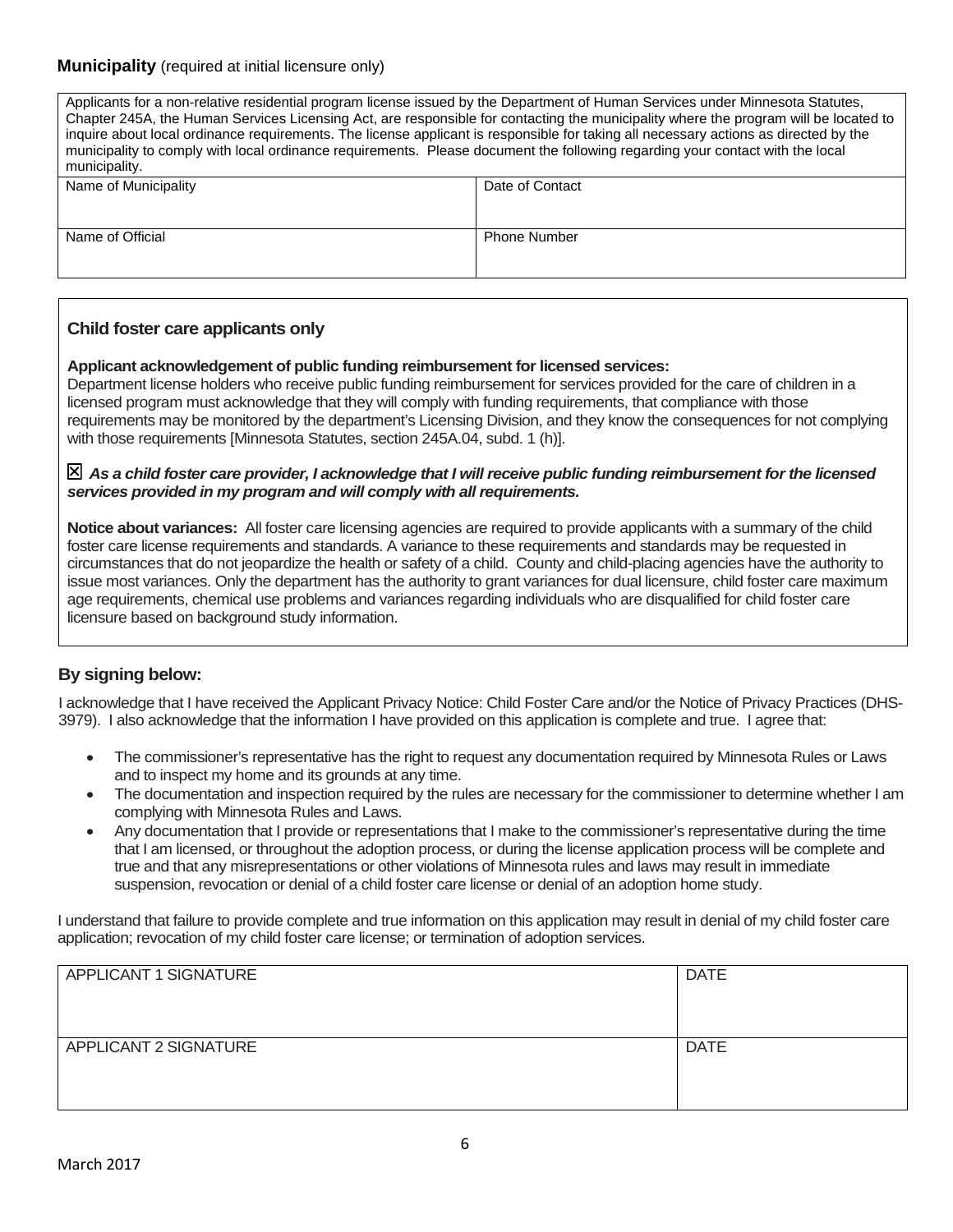#### **Authorized agent information**

You must designate one applicant to act as the authorized agent. The agent is authorized to accept service on behalf of all individual license holders of the program. Service on the agent is service on all license holders of the program. It is the responsibility of an authorized agent to ensure mail received from the department is distributed as needed, and a response provided within stated timelines, when required.

| Who is the authorized agent for your child foster care program? |              |
|-----------------------------------------------------------------|--------------|
| <b>NAME</b>                                                     | <b>EMAIL</b> |
|                                                                 |              |

# **Applicant Agreement, Acknowledgement and Verification Form – CHILD FOSTER CARE ONLY**

**At initial application only:** The authorized agent must review and approve the license application by signing below. **The signature must be made in the presence of a notary public.** An original notarized copy of the Applicant Agreement, Acknowledgement and Verification Form is required.

**At re-licensing:** Notarization is not required. The authorized agent must review and approve the license application and must sign and date the application.

By signing below, I agree that the information that I have provided on this application form is true, accurate and complete. If the commissioner of Human Services grants me a license, I agree to comply with the requirements in Minnesota Statutes, chapter 245A and all applicable laws and rules, at all times during the terms of the license. I acknowledge that the commissioner's representative has the right to request any documentation required by Minnesota rules or laws and to inspect the facility/services at any time during the hours that services are provided. I acknowledge that the documentation and inspection required by statutes and rules is necessary for the commissioner to determine whether I am complying with Minnesota rules and laws. I understand that the commissioner may fine, suspend, revoke or make conditional, or deny a license if an applicant or a license holder fails to comply fully with the applicable laws or rules, or knowingly withholds relevant information from, or gives false or misleading information, to the commissioner in connection with an application for a license or during an investigation.

#### *Authorized agent:*

I, \_\_\_\_\_\_\_\_\_\_\_\_\_\_\_\_\_\_\_\_\_\_\_\_\_\_\_\_\_\_\_\_\_\_\_\_\_\_\_\_\_\_\_\_\_\_\_\_\_\_\_\_\_\_\_\_ (*print full legal name*) state that I am the authorized agent for the license holder identified above. I understand that, by signing below, I am responsible for dealing with the commissioner of Human Services on all matters provided for in Minnesota Statutes, chapter 245A. I also understand that service of all notices and orders affecting any license held by the license holder identified above may be made on me, in accordance with Minnesota Statutes, section 245A.04, subd 1.

| State of Minnesota, county of __<br>Signed or attested before me on<br>(Date)<br>Signature of notarial official | Signature (sign in front of notary public at initial application)<br>Date (for relicensing only) |
|-----------------------------------------------------------------------------------------------------------------|--------------------------------------------------------------------------------------------------|
|                                                                                                                 |                                                                                                  |